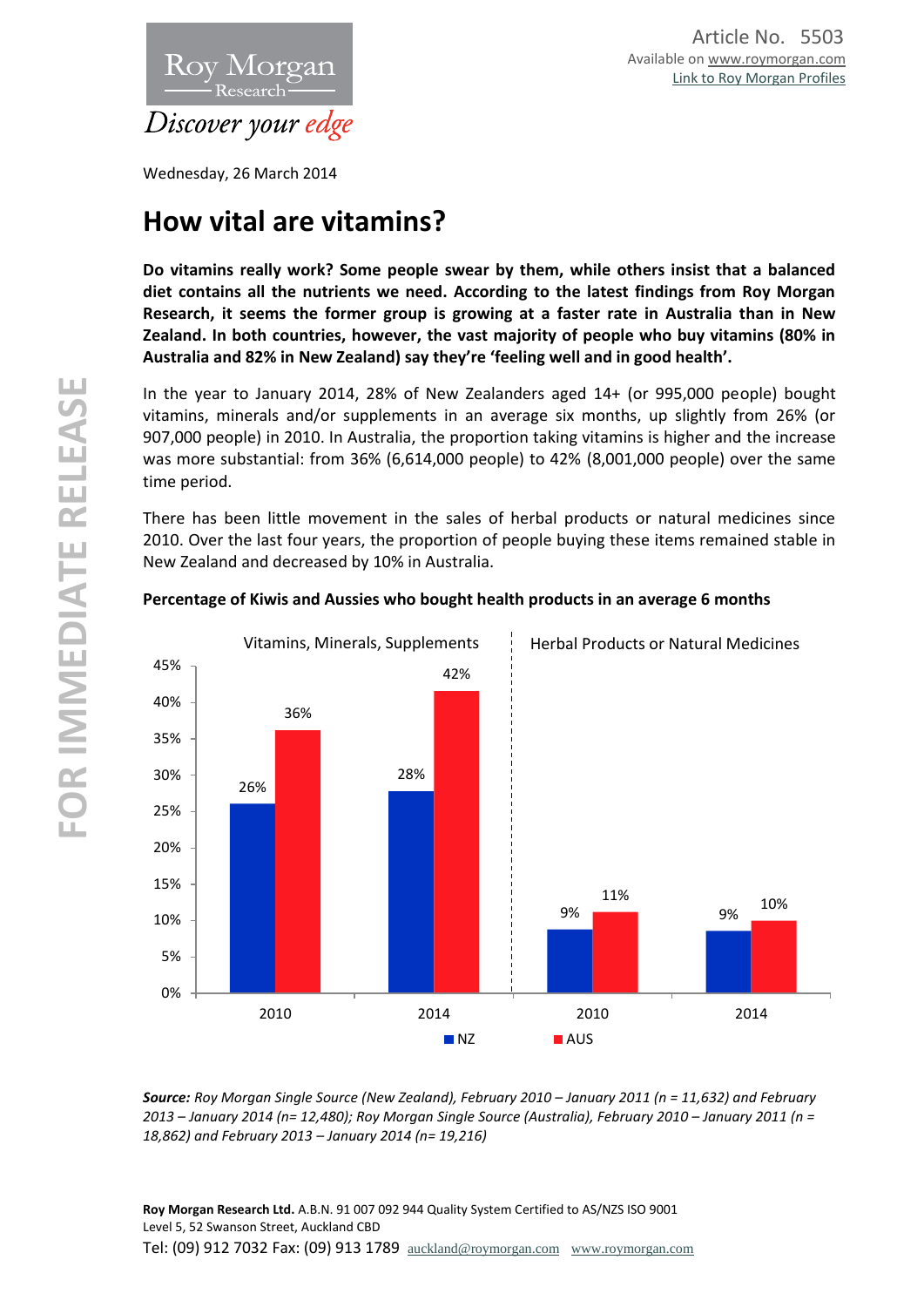Not only do more Australians than New Zealanders buy vitamins in any given six months, they're also far more likely to buy them from a chemist than their Kiwi counterparts, who prefer shopping for vitamins at the supermarket. In the year to January 2014, nearly half (48%) of all Aussie vitamin buyers made their purchase at a chemist, while only 22% of Kiwi vitamin buyers did the same.

On the other hand, just over 41% of New Zealand's vitamin buyers bought them from a supermarket, compared with 30% of Australian vitamin buyers. Health food stores were the third most popular place of purchase for people from both countries.

## *Different … but similar*

However, Kiwi and Aussie vitamin buyers do coincide in certain respects. Nearly three out of every 10 people who purchase vitamins in both countries are aged between 35 and 49, and around a quarter are from the 50-64 age bracket. Most are based in major or capital cities (55% of New Zealand and 63% of Australian vitamin buyers), and the majority are women (62% in New Zealand and 59% in Australia). And as mentioned earlier, the vast majority in both countries say they feel well and in good health.

## **Pip Elliott, General Manager, Roy Morgan Research NZ, says:**

"*As we've seen [previously,](http://www.roymorgan.com.au/findings/finding-2001-201303140541) a much smaller proportion of New Zealanders than Australians buy vitamins in an average six-month period, although the people buying them are fairly similar in age, gender and geographical location.*

*"True, this could simply mean that Kiwis feel healthy enough already without having to resort to supplements. Or it could be that New Zealand offers genuine growth opportunities for marketers of these products who understand that Kiwi buyers differ from their Australian counterparts.*

*"New Zealanders' distinct preference for picking up their vitamins from the supermarket, presumably as part of a larger grocery shop, is a key example. Whereas Australians don't mind detouring via the chemist to make their purchase, it seems that Kiwis feel more time-poor and just want to grab their vitamins on the go. Not only do more than three-quarters of New Zealand's vitamin buyers say they 'live a full and busy life' (compared to 66% of Australians), they're also more likely to agree with the statement 'There are not enough hours in the day'. No wonder the convenience of a one-stop shop is so important to them – they don't have time to spare."*

## **For comments or more information please contact:**

Pip Elliott, General Manager, Roy Morgan Research NZ Telephone: +64 (9) 912 7032 Mobile: +64 (0)21 444 506 Email: [pip.elliott@roymorgan.com](mailto:pip.elliott@roymorgan.com)